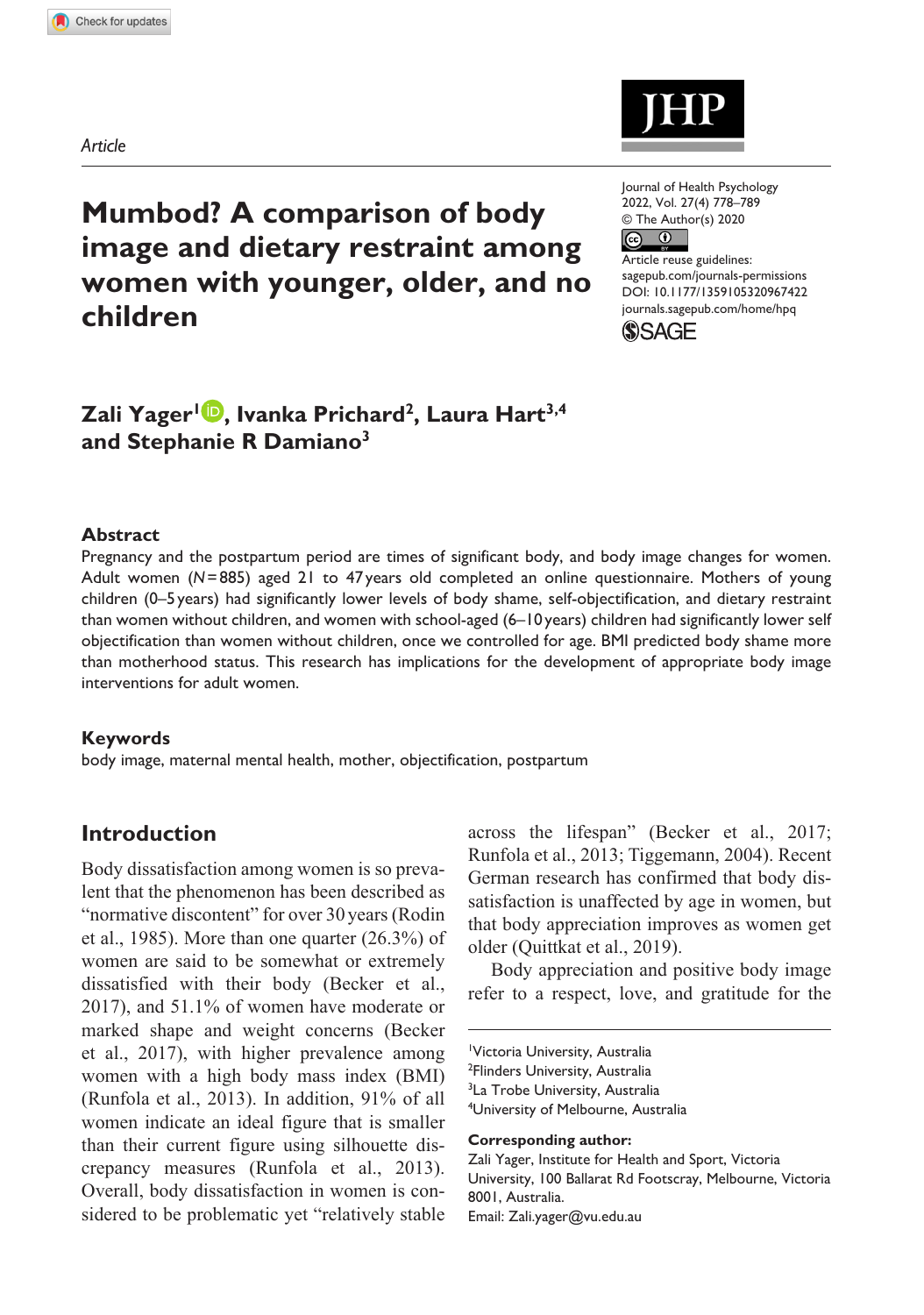body, and what it can do (Tylka and Wood-Barcalow, 2015b). Body appreciation is not just the opposite of body dissatisfaction, but a distinct construct that predicts unique variance in self-esteem and intuitive eating (Tylka and Wood-Barcalow, 2015b). Very little prevalence data relating to body appreciation exists, but appreciation is known to increase with age, and women aged over 60 are known to have the highest levels of body appreciation (Becker et al., 2017; Quittkat et al., 2019; Tiggemann and McCourt, 2013). Women with higher levels of body appreciation report higher quality of life (Nayir et al., 2016), and engaging in more positive health behaviors such as physical activity, intuitive eating, and self-care (Tylka and Wood-Barcalow, 2015a), as well as cancer screening and lower alcohol intake (Andrew et al., 2016).

Self-objectification, internalization of cultural appearance ideals, and body shame, are all constructs that are related to both body dissatisfaction and appreciation. Objectification Theory (Frederickson and Roberts, 1997) proposes that the body image of girls and women depends largely on how they think others see and judge them. Within Western culture in particular, women are often conditioned to evaluate themselves based on their physical appearance rather than what their body can do, and in turn treat their body as an object that can and should be manipulated to seek the approval of others (Frederickson and Roberts, 1997). This process is termed self-objectification. Related to this, internalization of appearance ideals refers to the degree to which women have adopted, and believe in the value and importance of, living up to the appearance ideals that are portrayed in their culture. If women have high levels of self-objectification, and high levels of internalization, but they do not believe that their appearance meets the cultural standards of beauty, then they are likely to experience body dissatisfaction and shame. Body shame evolves from a feeling of failure to meet the beauty standards that are prescribed, and like shame in general, tends to result in feelings of "I am a bad

person," rather than the feelings of guilt that lead to "I did something bad" (Noll and Fredrickson, 1998). Body shame has been found to mediate the relationship between BMI and self-esteem (Pila et al., 2015). Further, if women believe that their body is larger than the societal "ideals," and have high levels of body dissatisfaction and shame, then they are more likely to engage in unhealthy dietary restraint to modify their weight and shape (Dakanalis et al., 2015).

A great deal of research indicates that pregnancy and the postpartum period are a time of significant identity, body, and body image changes for women (Rallis et al., 2007). In fact, the extent of the hormonal, physical, and identity changes that occur throughout pregnancy and the postpartum period are akin to puberty, and described using the term "matrescence," coined by anthropologist Dana Raphael in the 1970's (Raphael, 1973). Matrescence describes the complete transformation to becoming a mother—a woman will never actually return to who she was, or what she looked like before having children (Taylor-Kabbaz, 2019). Body dissatisfaction seems to be heightened in early pregnancy, decreases in the third trimester of pregnancy, and rises again in the year after birth—peaking at around 6 to 9months postpartum (Chan et al., 2020; Rallis et al., 2007). Recent research using network analysis found that women who were pregnant had similar levels of overall body dissatisfaction as non-pregnant women, but pregnant women were more likely to be more dissatisfied with their weight, muscle size, skin tone, fluid retention, energy levels, and overall functioning, but were less dissatisfied with their hips, chest, shoulders, calves, and facial complexion than non-pregnant women (Fuller-Tyszkiewicz et al., 2020). At 6-weeks postpartum, 77.3% of women in a large Chinese study were worried about not being able to return to their pre-pregnancy body shape (Chan et al., 2020). A study conducted among US women who had given birth in the past year found that 68% had an unrealistic goal weight that was lower than their self-reported pre-pregnancy weight by an average of 5.4kilograms or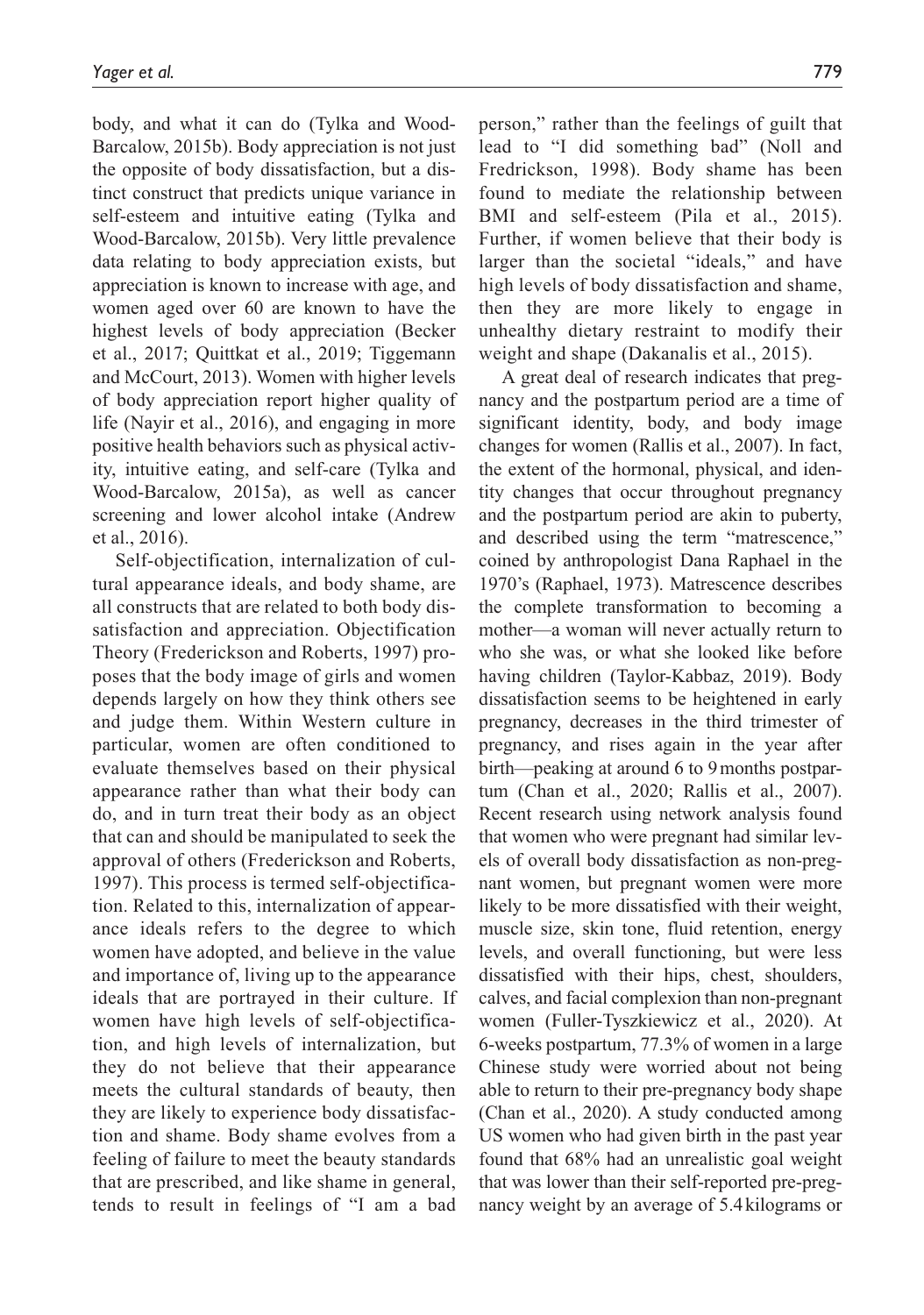11.9pounds (Lovering et al., 2018). Many quality studies conducted around the world have also reported a relationship between body dissatisfaction and postpartum depression (Chan et al., 2020; Clark et al., 2009; Riquin et al., 2019).

Body appreciation during the pregnancy and postpartum period has not yet been researched as thoroughly as body dissatisfaction. Qualitative work indicates that some women experience higher body appreciation after experiencing their body give birth and engaging in breastfeeding, however some women do not (Raspovic et al., 2020). One study of US women with a child 0 to 12months old found that women who expected to be able to breastfeed exclusively, but were not able too, experienced lower appreciation of body functionality (Rosenbaum et al., 2020). Mothers with low levels of self-compassion were found to have the lowest levels of body appreciation, and highest levels of depression (Rosenbaum et al., 2020).

The influences on body image in the postpartum period are thought to be predominantly sociocultural. Research has confirmed that the tripartite model of body dissatisfaction fits postpartum women's experience of their bodies, in that pressure from the media, partner, and peers strengthens the internalization of the thin ideal and thereby increases body dissatisfaction during this time (Lovering et al., 2018). While research has begun to investigate the extent of body appreciation and body dissatisfaction among women across the lifespan, very little work exists to indicate the extent of the differences in body image among women who have, and have not, had children.

This research is important because of the potential psychological and physical health implications for women and mothers, but also their children and others around them. A large volume of research exists demonstrating the relationship between mothers' and children's body image, eating attitudes and behaviors, and weight bias (Bergmeier et al., 2020; Damiano et al., 2015; Lease et al., 2016; McBride et al., 2017; Spiel et al., 2012). We suggest that mothers may contribute to the creation of a home environment that is either supportive and body positive, or one

that encourages body dissatisfaction, dieting, and objectification, and that at least part of this is related to a mother's own body appreciation or dissatisfaction. It is therefore important to understand the impact of motherhood, and how this might affect body image, to be able to intervene with resources that might assist mothers and their children.

The aim of this study was to better understand the effects of motherhood on women's body image. The objective was to examine whether differences exist on measures of body appreciation, body shame, objectification, internalization of appearance ideals, and dietary restraint, between women without children, women with younger children (youngest child aged between 0 and 5years at the time of the survey), and women with older children (youngest child aged between 6 and 10years at the time of the survey). The constructs under examination were chosen because they represent interrelated aspects of body image and eating (i.e. dieting) behavior. The age categories were adopted to broadly capture the differences between women who have given birth more recently and are in the more intense pre-school parenting period, compared to those with school-aged children, and to women without children. Given previous research on the links between BMI and body dissatisfaction (Bucchianeri et al., 2013), we also examined the moderating role of BMI. It was hypothesized that:

- (1) Compared to women without children, women with children (0–10years) would have lower levels of body appreciation, and poorer body image, as indicated by higher levels of body shame, objectification, internalization of the thin ideal, and dietary restraint. Because their postpartum bodies are still recovering from the pregnancy and birth process, and might be further from the societal "thin ideal," these women may therefore may desire weight loss in order to get their "pre-baby body" back.
- (2) Women whose youngest child is aged 0 to 5years would have poorer body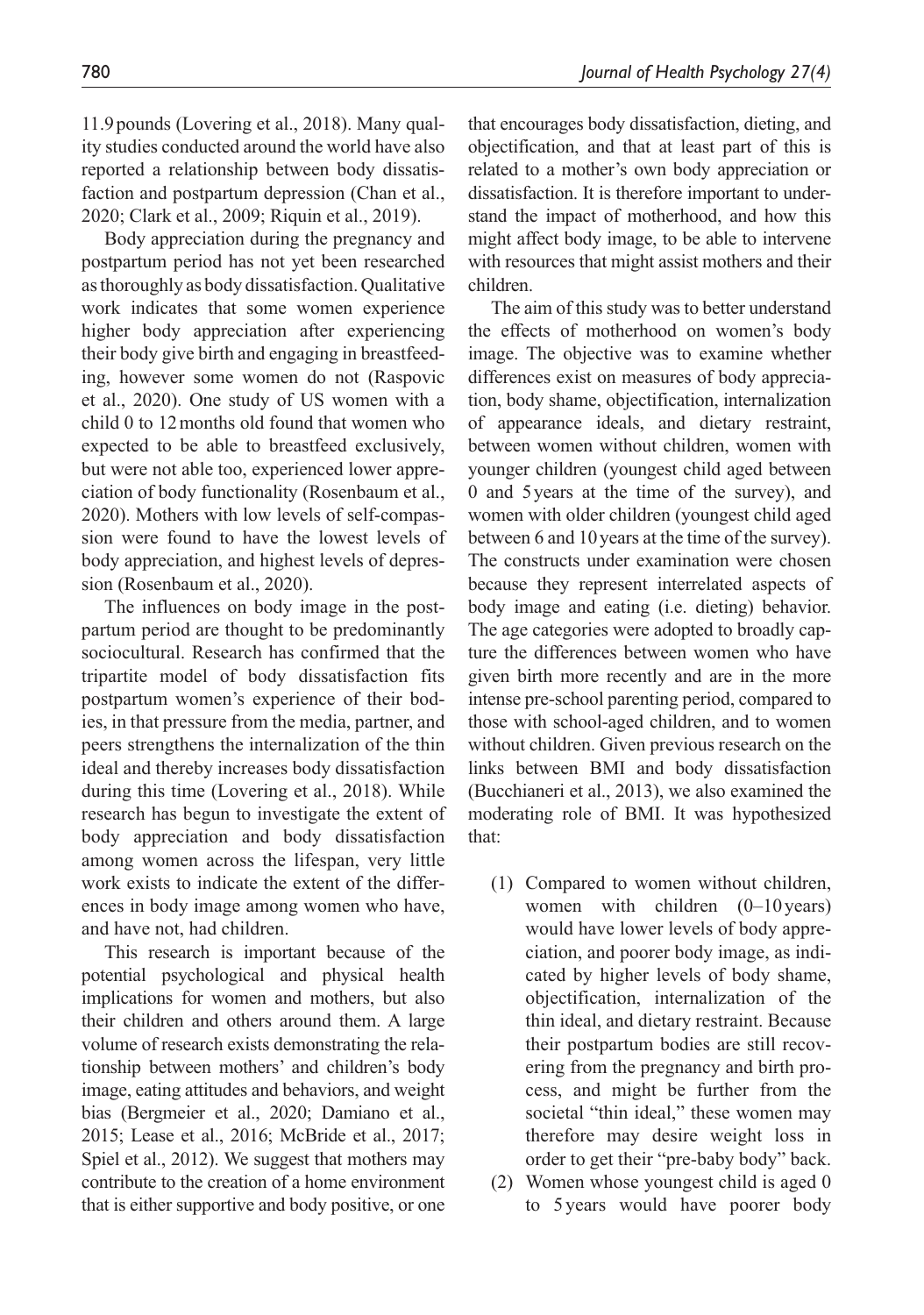image than women whose youngest child is aged 6 to 10years, because the effects of pregnancy and birth are more recent.

### **Materials and methods**

Human Ethics Approval to conduct the study was obtained through [Flinders University Human Ethics Committee, approval number 7481], and mirror approval was sought at Victoria University. Recruitment was conducted online through social media (Facebook, Twitter), using a snowball sampling method from July to September, 2017. This study was conducted as a part of a larger project to explore body image among adult women, and the impact of the documentary film "Embrace." The Body Image Movement [BIM] posted the link to the study on their Facebook page (251,264 followers as at January 2018), asking for those who have, and have not seen the film Embrace to please complete an online questionnaire, using the software Qualtrics. Participants were also asked to tag their friends in the post, to invite others in their network to participate in the research, whether these other women were members of the BIM or not. Participants completion of the questionnaire was accepted as their consent to participate in this research.

#### *Participants*

Data were provided by 2067 women via the online questionnaire. Due to extensive missing data, 658 participants were excluded from the analyses. Extensive missing data was defined as cases whereby (1) Only 5% or less of the items were completed, or (2) Less than three of the five key outcome measures were completed. Women without children who fell outside the 21 to 47 years age range were also excluded from analysis (*n*=388), as were women more than 10 years postpartum  $(n=136)$ , as we were interested in comparing mothers of a similar age group in the intense early years of motherhood. Mann Whitney U tests indicated no significant differences in education or country of birth between participants excluded from the analysis and those included in the analysis  $(p > 0.05)$ . The following analyses were conducted on the final sample size of 885 women.

Three comparison groups were established: (1) Women without children (non-mothers),  $n=430$ ; (2) Women with young children—less than 5 years postpartum (youngest child is aged 5 years or less),  $n=281$ ; (3) Women with older children who are 6 to 10years postpartum (youngest child is aged greater than or equal to 6, and less than or equal to 10years of age)  $n = 174$ .

### *Measures*

The online Qualtrics questionnaire asked about demographics (age, ethnicity, postcode/zipcode, education level, gender, height, and weight), about seeing the film Embrace, and about biological children (how many if any, their age and gender). Participants also completed the following standardized scales to measure body appreciation, body shame, objectification, internalization, and dietary restraint.

*Body appreciation.* The 10-item Body Appreciation Scale-2 [BAS-2] (Tylka and Wood-Barcalow, 2015a) assessed participants' acceptance of, positive attitudes toward, and respect for their bodies. It uses a 5-point response scale (never-always), with higher scores indicating higher levels of body appreciation (mean scores ranged from 1 to 5). The BAS-2 indicated high internal consistency within the current sample  $(\alpha = .96)$ 

*Body shame.* Body shame was measured using the Body Shame subscale from the Objectified Body Consciousness Questionnaire (McKinley and Hyde, 1996). This 8-item subscale asks how participants feel about themselves in relation to their weight and appearance. Participant responses are via a 7-point scale (strongly disagree-strongly agree) with higher scores indicating higher levels of body shame (McKinley, 1998). In the current sample, the measure indicated acceptable reliability ( $\alpha$ =.68).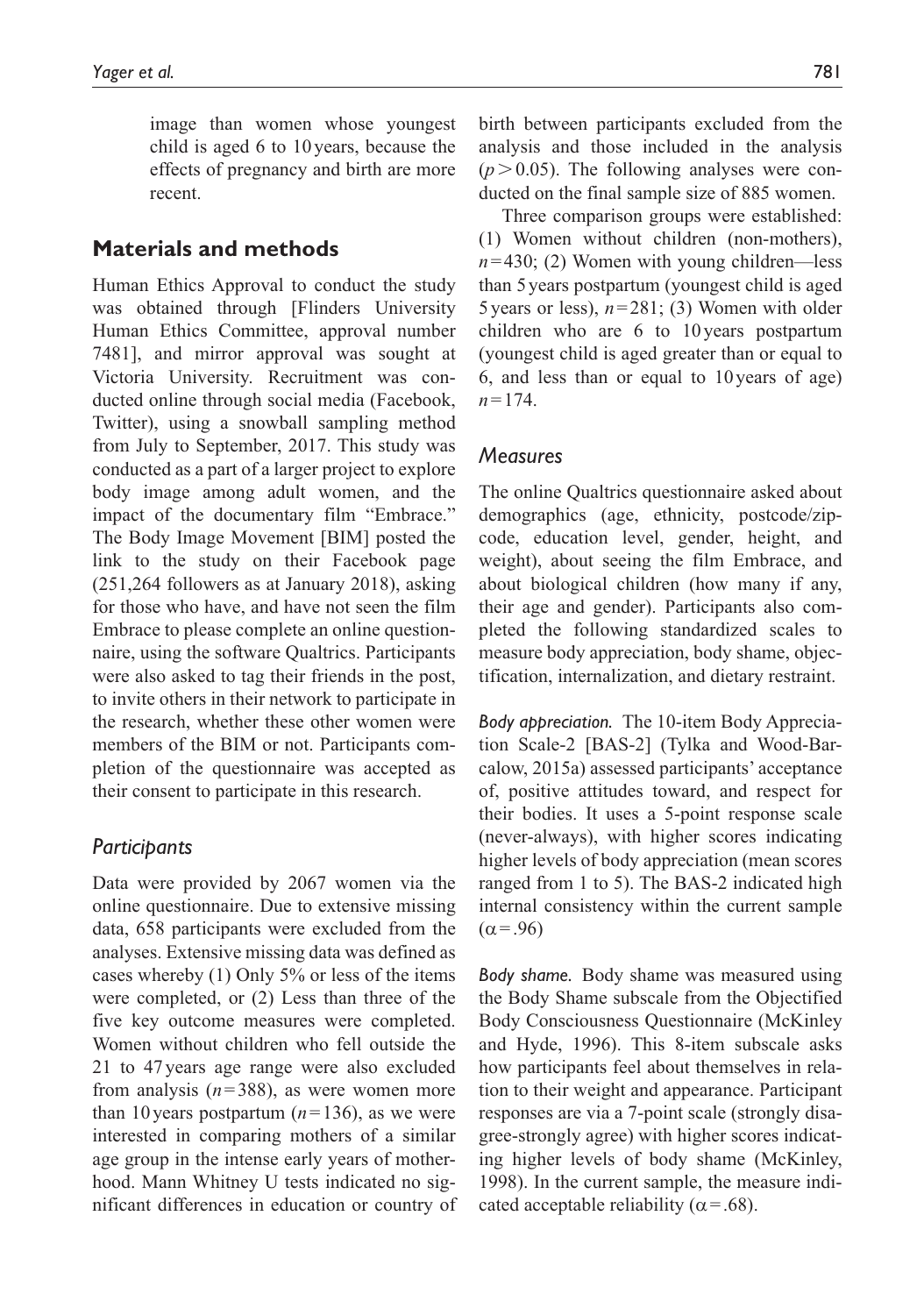*Self-objectification.* The Self-Objectification Questionnaire (Noll and Fredrickson, 1998) asks participants to rank a list of five appearance-based (e.g. sex appeal, weight) and five competence-based (e.g. energy level, physical fitness) body attributes according to how important each of them are to an individual's physical self-concept. Scores were computed according to the original author's instructions by summing the ranks for the appearance and competence-based attributes, respectively, and then creating a difference score, so scores range from −25 to 25 (Noll and Fredrickson, 1998), with higher scores indicating higher levels of self-objectification (Noll and Fredrickson, 1998). In order to meet the requirements of the statistical procedures (only numbers greater than zero permitted), the self-objectification scores were shifted upwards by 25 so that scores ranged from 0 to 50 with *higher* scores indicating greater self-objectification.

*Internalization.* Internalization of appearance ideals was measured using the Ideal-body Stereotyping—Revised scale (Stice and Agras, 1998). This six-item measure asks participants to indicate the extent to which they agree that certain female body types/shapes are attractive on a 5-point scale from strongly disagree to strongly agree. High scores indicate higher levels of internalization of the thin ideal. Good internal consistency was observed for this measure in the present study ( $\alpha$  = .87).

*Dietary restraint.* Dieting behavior was assessed using the 10-item Dietary Restraint subscale of Dutch Eating Behavior Questionnaire (Van Strien et al., 1986). Participants respond to items on a 5-point scale (never-very often). Higher scores indicate higher levels of dietary restraint. The measure indicated high internal consistency in the current study sample  $(\alpha = .93)$ .

## *Data analyses*

All data were analyzed in SPSS version 24. Data were cleaned and manually screened for duplicates using IP address and corresponding demographic data.

A series of ANCOVAs (controlling for age) were used to investigate differences across the three comparison groups on the measures of body image and dietary restraint. Moderation was assessed using hierarchical regression.

# **Results**

## *Demographic characteristics*

The following analyses were conducted on the final sample size of 885 women. Women were aged on average 35.29years (*SD*=6.51). A total of 281 (31.8%) women were mothers whose youngest child was aged five years or less, 174 (19.7%) were mothers whose youngest child was aged to 10 years. The remaining 430 women (48.6%) did not have children. Women with young children had a mean age of 35.22 (*SD*=4.77) and mean BMI of 28.18 (*SD*=7.18). Women with older children had a mean age of 40.83 (*SD*=3.66) and BMI of 28.76 (*SD*=6.87), while women with no children had a mean age of 33.10 (*SD*=7.05) and BMI of 28.51 (*SD*=8.13). There was a significant difference in the age of women across groups, *F*(2, 882)=108.81,  $p < 0.001$ , whereby age was significantly different across all three groups, so we controlled for age in subsequent analyses. There were no significant differences between the three groups according to BMI, *F*(2, 780)=0.286, *p*=0.751. Most women were Caucasian or European (*n*=798, 94.2%), 1.9% Hispanic, 0.3% Aboriginal or Torres Strait Islander, and 1.0% as Asian. There was a significant difference in the proportion of participants in each group who were Caucasian  $(X^2=6.82, p=0.033)$ , as there was a higher proportion of women with no children who were Caucasian  $(47.24\%, n=377)$  compared to women with young children (33.0%, *n*=263), and women with school-aged children (19.80%, *n*=158). The sample was highly educated with the majority holding a Bachelor degree (44.1%) or Master's degree (20.9%). In addition, 12.9% had completed high school, 2.5% did not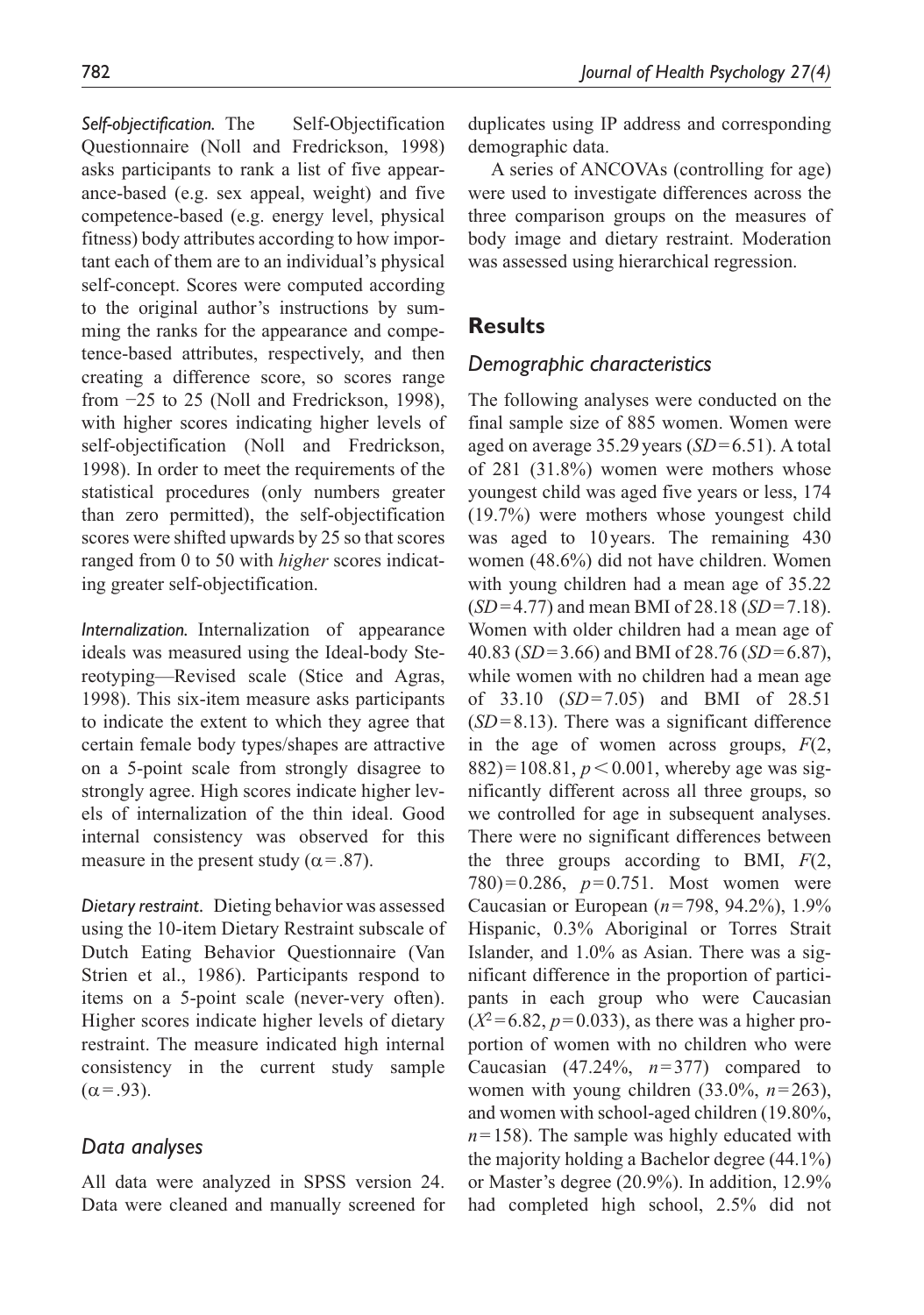|                       | Women with young<br>children $<$ 5 years | Women with older<br>children 6-10 years | Women with<br>no children | <b>Differences</b><br>between groups |       |
|-----------------------|------------------------------------------|-----------------------------------------|---------------------------|--------------------------------------|-------|
|                       | $M_{adj}$ (SE)                           | $M_{\textit{adj}}$ (SE)                 | $M_{\text{adj}}$ (SE)     | F                                    | Þ     |
| Body appreciation     | 3.39(.051)                               | 3.41(.070)                              | 3.26(.042)                | 2.655                                | 0.071 |
| Body shame            | 3.65 $(.088)^a$                          | 3.90(.121)                              | 3.96 $(.073)^{b}$         | 3.963                                | 0.019 |
| Self-objectification^ | $12.47$ $(.745)^a$                       | $12.57$ $(1.023)^a$                     | 15.02 (.623) <sup>b</sup> | 4.047                                | 0.018 |
| Dietary restraint     | $2.55$ $(.052)^a$                        | 2.70(0.072)                             | $2.75$ $(.044)^{b}$       | 4.452                                | 0.012 |
| Internalization       | 2.98(.050)                               | 3.12(.069)                              | 3.03(.042)                | 1.356                                | 0.258 |

**Table 1.** Adjusted means (and standard errors) and differences across groups on body image variables controlling for age.

^Higher scores indicate higher levels of self-objectification; different superscripts

a and <sup>b</sup> denote where significant differences lie, ie., group a is significantly different from group b.

complete high school, 4.3% had a doctorate and 15.4% responded "other." There were no significant differences between the groups on level of education ( $p > 0.05$ ).

## *Impact of motherhood on body image*

The average scores on all outcome measures are presented in Table 1 (controlling for age). After controlling for the effects of age, there were significant differences across the three groups on body shame, self-objectification, and dietary restraint (see Table 1). Specifically, pairwise comparisons indicated that mothers with younger children (0–5years) had significantly lower body shame (*p*=0.006), lower dietary restraint  $(p=0.003)$ , and lower self-objectification  $(p=0.009)$  than women with no children. Women with children aged 6 to 10years also had significantly lower self-objectification than women who had no children ( $p=0.050$ ). There were no other significant differences between groups.

To establish the potential moderating effects of BMI, a series of hierarchical regressions were conducted to investigate the impact of BMI on the relationship between motherhood status and the body image variables (body appreciation, body shame, self-objectification, internalization of the thin ideal). BMI was centered, and two dummy variables were computed for motherhood status: dummy 1 (1 if a mother of a child 0–5years, 0 otherwise) and dummy 2

 $(1 \text{ if a mother of a child } 6-10 \text{ years}, 0 \text{ other--}$ wise). Two product variables were then created by multiplying both dummy variables with centered BMI. Age was entered as a covariate in Step 1 for all regression models. At Step 2, centered BMI and the motherhood status dummy variables were entered. This was followed by the two-way product variables at Step 3. As can be seen from Table 2, there were no significant interaction effects at Step 3 indicating no moderation. However, there were main effects of BMI indicating that BMI was a negative predictor of body appreciation and a positive predictor of body shame. Age was also a significant negative predictor for self-objectification.

## **Discussion**

This research sought to investigate whether women with children, and in particular women with young children, have increased body image concerns compared to women without children. Theoretically, women with young children who have recently gone through the bodily and identity changes associated with pregnancy, birth, and breastfeeding in early motherhood are likely to be at a higher weight and further from societal ideals, so we hypothesized that they would experience higher levels of self-objectification, body shame, internalization of appearance ideals, and dietary restraint, as well as lower levels of body appreciation. However, we found that this was not the case. After controlling for age, women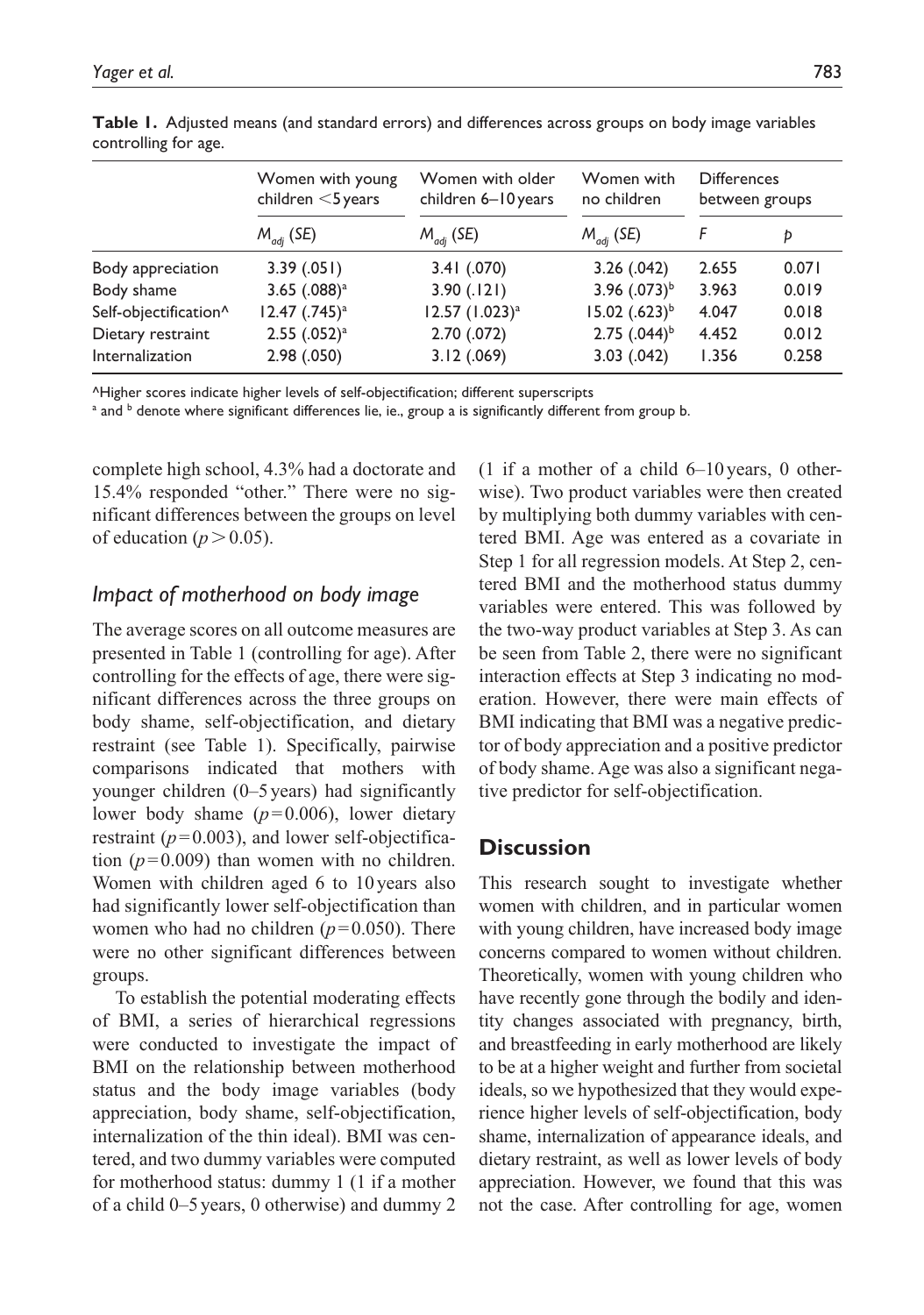| Predictor           | Body<br>appreciation |             | Body<br>shame |         | Self-<br>objectification |           | Internalization |         |
|---------------------|----------------------|-------------|---------------|---------|--------------------------|-----------|-----------------|---------|
|                     | $\Delta R^2$         | $\beta$     | $\Delta R^2$  | $\beta$ | $\Delta R^2$             | $\beta$   | $\Delta R^2$    | $\beta$ |
| Step I              | .000                 |             | .001          |         | $.011**$                 |           | .001            |         |
| Age                 |                      | $-0.019$    |               | .033    |                          | $-.104**$ |                 | .030    |
| Step 2              | $.046***$            |             | .046 ***      |         | .005                     |           | .008            |         |
| Dummy I             |                      | .033        |               | $-.052$ |                          | $-.068$   |                 | $-.030$ |
| Dummy 2             |                      | .026        |               | .018    |                          | $-.054$   |                 | .081    |
| <b>BMI</b>          |                      | $-.211$ *** |               | .208*** |                          | $-.021$   |                 | $-019$  |
| Step 3              | .003                 |             | .007a         |         | .001                     |           | .001            |         |
| $BMI \times Dummyl$ |                      | $-.055$     |               | .068    |                          | .034      |                 | $-.015$ |
| BMI × Dummy 2       |                      | .011        |               | $-.055$ |                          | .013      |                 | $-.034$ |
| Total $R^2$         | $.048***$            |             | .047***       |         | $.017*$                  |           | .010            |         |
| n                   | 779                  |             | 754           |         | 765                      |           | 779             |         |

**Table 2.** Hierarchical multiple regression analysis predicting body image variables from motherhood status and BMI.

Dummy 1=1 if a mother of a child 0–5years, 0 otherwise; Dummy 2 (1 if a mother of a child 6–10 years, 0 otherwise). \*\*\**p*<0.001, \*\**p*<0.01, \**p*<0.05, a .053.

with young children were actually found to have significantly lower levels of body shame, selfobjectification and dietary restraint than women without children. Women with 6 to 10 year old children also had significantly lower self-objectification than women without children. It therefore seems that motherhood status might be protective of body image and dieting attitudes and behaviors.

There are a few explanations for the relatively lower levels of body shame, objectification, and dietary restraint observed among mothers of young children. First, it may be that during the early phase of motherhood and the postpartum period, women might still consider themselves to be temporarily excused from the need to adhere to societal appearance ideals. Some women report renewed functional purpose, and appreciation of what their body can do during the postpartum period, which may alleviate feelings of body shame (Raspovic et al., 2020). In this study, women without children had higher levels of self-objectification than mothers of young, and school-aged children. This protective state of motherhood could be due to the reduced pressure on women to find a partner, and have children, both of which are

associated with sexual objectification (Brock et al., 2020). A recent systematic review of motherhood and objectification revealed that, across 18 studies, objectification by self and others was evident among mothers, but none of these studies compared women with and without children (Donati Beech et al., 2020). Research conducted among dyads of pregnant women and their partners found that when women reported feeling humanized by their partners, they had lower levels of objectification (Brock et al., 2020). Those authors suggested that pregnancy (and we extend this to the postpartum period) may be a unique time in the lives of women where "the tenets of objectification theory simply do not apply" (p. 10). Finally, in the case of dietary restraint, we suggest that women whose youngest child is aged 0 to 5years may be more likely to be following intuitive eating, particularly if they are still breastfeeding, due to the known negative impact of dieting on breast milk supply. Lee et al. (2020) reported that 32% of women in the postpartum period (12months post-birth) were classified as following intuitive eating, and these women experienced higher body satisfaction, less disordered eating, and lower depressive symptomatology.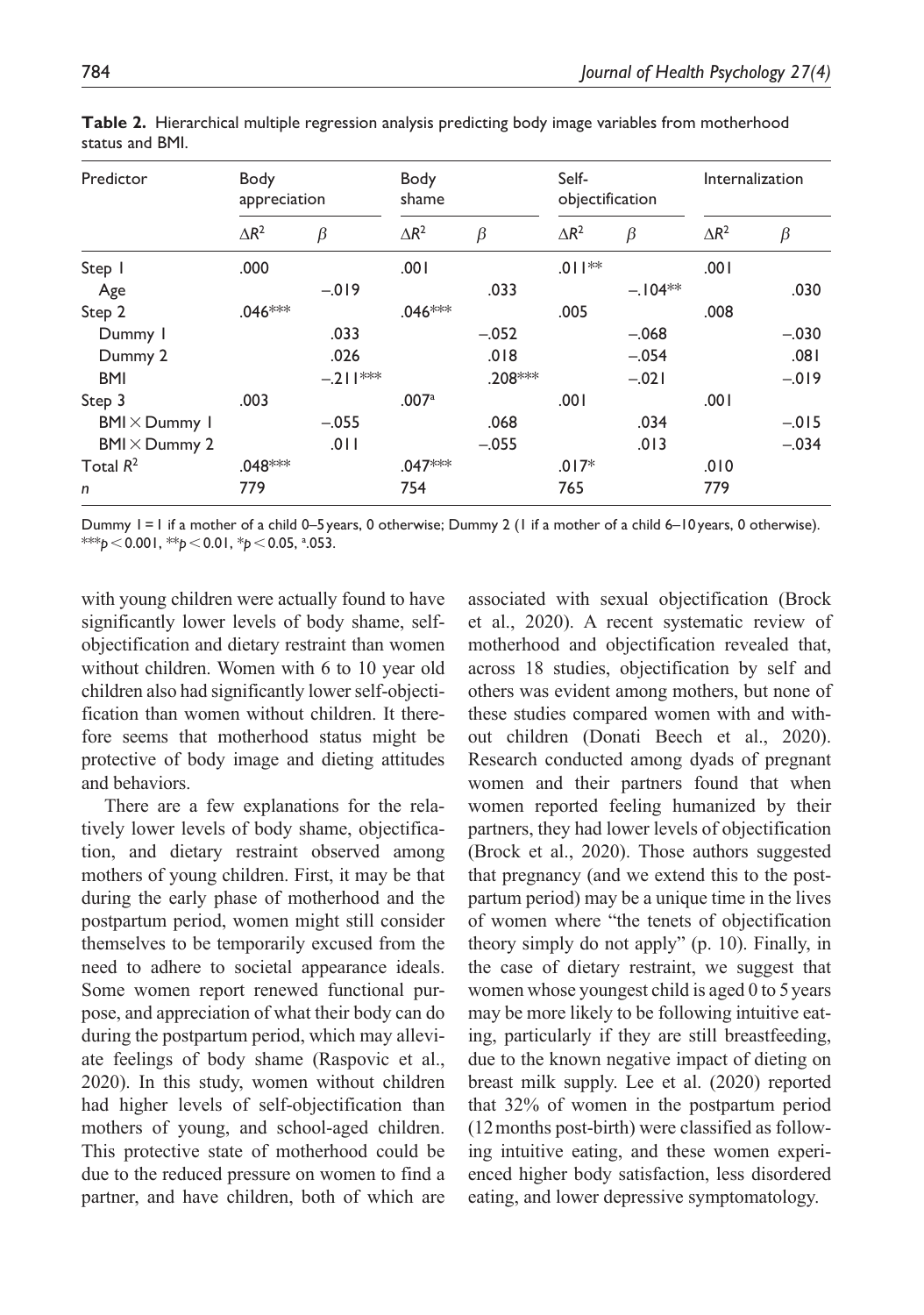BMI was not found to moderate the relationship between motherhood status and body shame. However, BMI was a significant predictor of body appreciation and body shame, such that women with higher BMI reported lower body appreciation and greater body shame. It seemed as though BMI was actually a stronger predictor of body image than our hypothesized motherhood status. Weight stigma is pervasive, and our research confirms that the body shame felt as a result of weight stigma is consistent across all women who have a higher BMI, irrespective of motherhood status. This increased body shame is likely to be the result of increased weight stigma, which has been found to be extremely harmful to individuals living in larger bodies (Tomiyama et al., 2018), and body shame is also known to prospectively predicts poorer health outcomes (Lamont, 2015). Given the considerable negative attention towards weight and obesity in media (Saguy et al., 2014), and the known negative physiological and psychological impacts of weight stigma (Wu and Berry, 2018), our research provides evidence that higher-weight women experience greater body shame and may need particular support to promote body appreciation in order to improve their health outcomes (Tylka and Homan, 2015).

Age was a significant negative predictor of self-objectification. This finding is consistent with previous research indicating that levels of objectification show a trend towards decreasing across the adult years in women (Tiggemann, 2004; Tiggemann and Lynch, 2001; Tiggemann and McCourt, 2013). It might be that, as they get older, women prioritize other thing, or that the impact of having a partner (and particularly a supportive one) reduces objectification over time (Brock et al., 2020). This is welcomed, as higher self-objectification has been linked to negative body image, disordered eating, depressed mood, and low sexual satisfaction (Tiggemann, 2011).

This is the first study, to our knowledge, to explore whether women with and without children have different levels of body appreciation, thin-ideal internalization, self-objectification, and body shame. The strengths of this study include the large community sample from diverse locations, as well as the use of standardized and validated instruments. Very little prior research has been conducted with large groups of women outside of college settings, and what has been done is often restricted to a local geographical area. However, a number of limitations in the current study should also be considered. In particular, the nature of participant recruitment—through the Body Image Movement social media—may have led to selection bias in our sample. In our sample, over 70% of women were following the Body Image Movement, and they may be doing this to seek support for their own body image, or conversely, to be body image advocates and champions in the community (Yager et al., 2020). Interestingly, in their sample of 738 women in the USA, Becker and Colleagues reported a higher mean Body Appreciation Score for their overall sample (25–86years), indicating that women in the current study, despite having a body appreciation score above the mid-point on the scale, had lower levels of body appreciation relative to other samples. Women in our sample also still had higher body shame scores than in a study of university-aged women (Toole and Craighead, 2016) and lower levels of body appreciation than a community-sample of Canadian Women (Robbins and Reissing, 2018). Second, while we measured level of education as a proxy for level of income, and there were no differences between groups on this, it is possible that other demographic factors that were not measured might have influenced the results. For example, some research indicates that undergraduate women who are not in romantic relationships exhibit higher levels of self-objectification (Sanchez and Broccoli, 2008). We did not measure relationship status, and this could be important to consider in relation to future research on self-objectification across the lifespan and motherhood.

We recommend that future research continue to explore body image among adult women with larger, generalizable samples around the world. It might be possible for body dissatisfaction and body appreciation to co-exist in mothers, as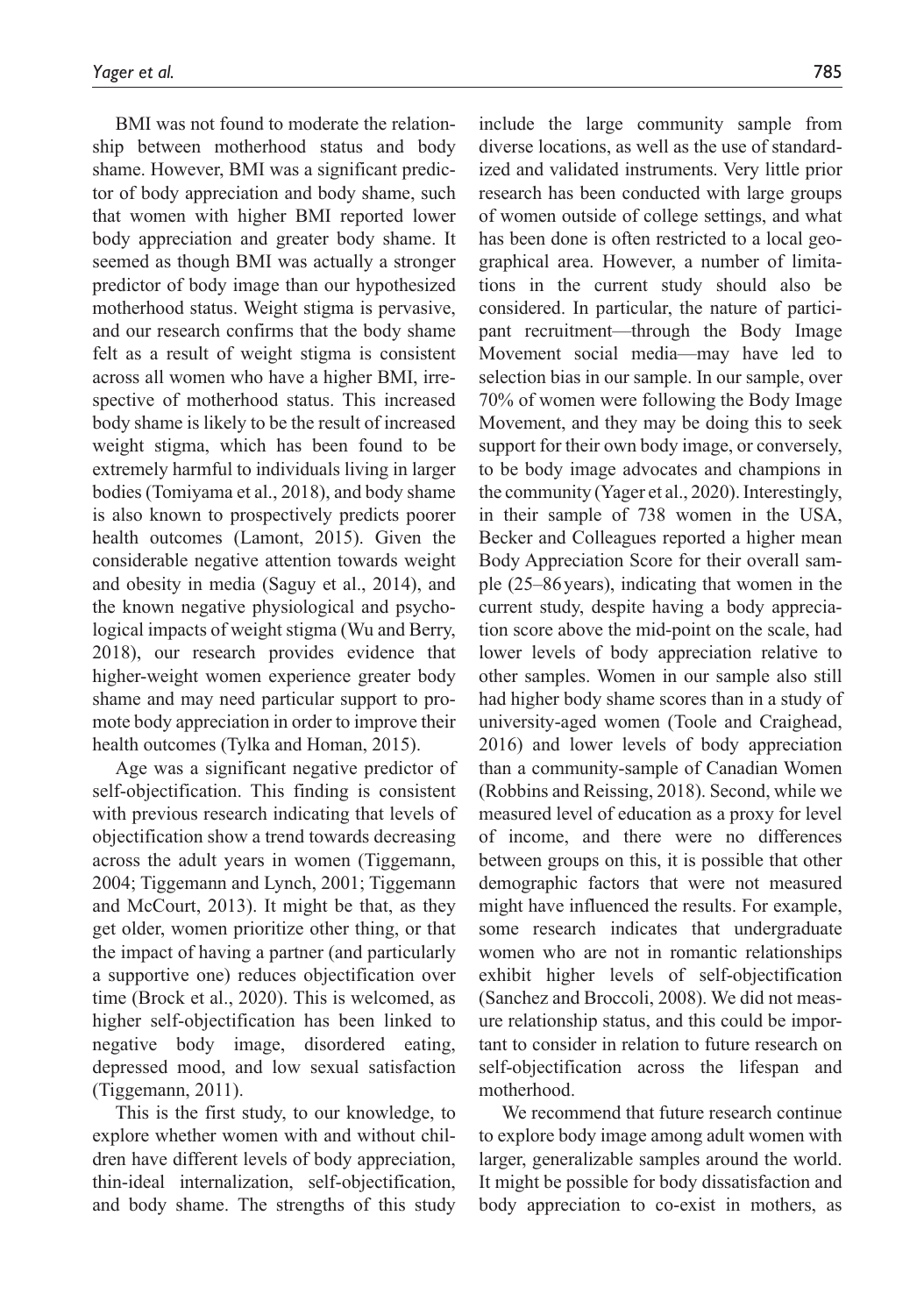found among adult women (Tiggemann and McCourt, 2013), and this should be investigated. As mothers play a key part in role modelling body attitudes (Damiano et al., 2019; Handford et al., 2018), and creating the home context in relation to food and physical activity (Lease et al., 2016), it is important that we also determine the potential impact of mothers' body image on pre-school children.

Our findings also have potential implications for the development of intervention programs and resources for three key profiles of adult women, with and without children. While the mothers were not significantly worse off in terms of their body image and dieting attitudes and behaviors, compared to the women without children, intervention programs to build mothers' body image are therefore still justified, particularly due to the critical role of mothers on their child's body image and eating behavior (Hart et al., 2016). When mothers have a more positive body image, they are better able to role model this to their children (Damiano et al., 2019), and this is key to disrupting intergenerational transmission of body image concerns. The second cohort of adult women in need of intervention programs are those at higher weights. Inclusive programs that aim to improve body appreciation and reduce body shame for women at higher weights are needed in order to reduce the impact of weight stigma, and facilitate more positive health behaviors due to the known influence of body appreciation in improving physical activity, diet, and weight reduction or maintenance over time (Andrew et al., 2016; Bucchianeri et al., 2013; Neumark-Sztainer et al., 2006; Tylka and Homan, 2015). Finally, women without children might benefit from programs that aim to impact on self-objectification. While these interventions might differ in terms of the look and feel, and the format and practicalities of how they are presented and implemented, it is likely that self compassion, appreciation of body functionality, and mindful movement and intuitive eating approaches would be similarly helpful for all three of these intervention programs (Albertson et al., 2015; Alleva et al., 2015; Beintner et al., 2019; Seekis et al., 2020).

# **Conclusion**

Our research indicates that all women are vulnerable to body image concerns, but women with pre-school-aged children (0–5 years) had lower levels of body shame, dietary restraint, and self-objectification. There is a need for resources to support adult women in developing body appreciation, and reducing body shame, and these might be tailored based on individual variables such as BMI and practical stages of life such as motherhood in order to better meet the needs of targeted groups. Creating programs that improve mothers' body image in particular, may also have the benefit of enhancing the home body image environment that might reduce the risk of the next generation of children developing body image concerns to the extent that we see today.

#### **Data sharing statement**

Data are not currently stored publicly and are available from the authors on request.

#### **Author contributions**

Conceptualization: Z.Y. and I.P. Methodology: Z.Y. and I.P. Data curation: S.D. Formal data analysis: independent statistician, I.P., and S.D. Interpretation: S.D., L.H., I.P., and Z.Y. Writing initial draft: Z.Y. Editing and review: Z.Y., I.P., S.D., and L.H.

#### **Declaration of conflicting interests**

The author(s) declared no potential conflicts of interest with respect to the research, authorship, and/or publication of this article.

#### **Funding**

The author(s) received no financial support for the research, authorship, and/or publication of this article.

# **ORCID iD**

Zali Yager **iD** <https://orcid.org/0000-0002-2503-7374>

#### **References**

Albertson ER, Neff KD and Duill-Shackleford KE (2015) Self-compassion and body dissatisfaction in women: A randomized controlled trial of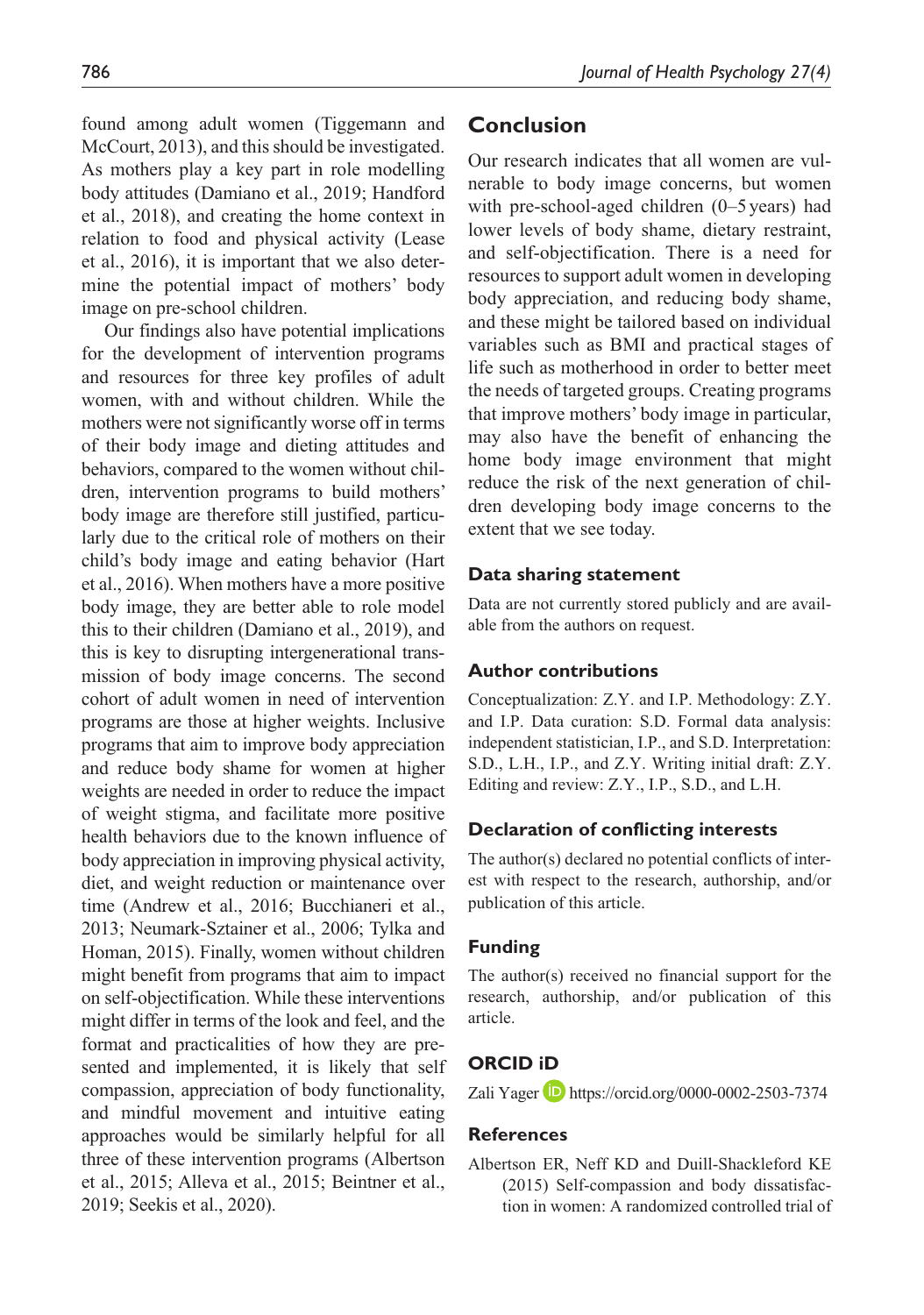a brief meditation intervention. *Mindfullness* 6: 444–454.

- Alleva JM, Martijn C, Van Breukelen GJ, et al. (2015) Expand your horizon: A programme that improves body image and reduces self-objectification by training women to focus on body functionality. *Body Image* 15: 81–89.
- Andrew R, Tiggemann M and Clark L (2016) Positive body image and young women's health: Implications for sun protection, cancer screening, weight loss and alcohol consumption behaviours. *Journal of Health Psychology* 21: 28–39.
- Becker CB, Verzijl CL, Kilpela LS, et al. (2017) Body image in adult women: Associations with health behaviors, quality of life, and functional impairment. *Journal of Health Psychology* 24: 1536–1547.
- Beintner I, Emmerich OLM, Vollert B, et al. (2019) Promoting positive body image and intuitive eating in women with overweight and obesity via an online intervention: Results from a pilot feasibility study. *Eating Behaviors* 34: 101307.
- Bergmeier H, Hill B, Haycraft E, et al. (2020) Maternal body dissatisfaction in pregnancy, postpartum and early parenting: An overlooked factor implicated in maternal and childhood obesity risk. *Appetite* 147: 104525.
- Brock RL, Ramsdell EL, Sáez G, et al. (2020) Perceived humanization by intimate partners during pregnancy is associated with fewer depressive symptoms, less body dissatisfaction, and greater sexual satisfaction through reduced self-objectification. *Sex Roles*, 1–14.
- Bucchianeri MM, Arikian AJ, Hannan PJ, et al. (2013) Body dissatisfaction from adolescence to young adulthood: Findings from a 10-year longitudinal study. *Body Image* 10: 1–7.
- Chan CY, Lee AM, Koh YW, et al. (2020) Associations of body dissatisfaction with anxiety and depression in the pregnancy and postpartum periods: A longitudinal study. *Journal of Affective Disorders* 263: 582–592.
- Clark A, Skouteris H, Wertheim EH, et al. (2009) The relationship between depression and body dissatisfaction across pregnancy and the postpartum: A prospective study. *Journal of Health Psychology* 14: 27–35.
- Dakanalis A, Carrà G, Calogero R, et al. (2015) The developmental effects of media-ideal internalization and self-objectification processes on adolescents' negative body-feelings, dietary

restraint, and binge eating. *European Child & Adolescent Psychiatry* 24: 997–1010.

- Damiano SR, Gregg KJ, Spiel EC, et al. (2015) Relationships between body size attitudes and body image of 4-year-old boys and girls, and attitudes of their fathers and mothers. *Journal of Eating Disorders* 3: 16–26.
- Damiano SR, Yager Z, Prichard I, et al. (2019) Leading by example: Development of a maternal modelling of positive body image scale and relationships to body image attitudes. *Body Image* 29: 132–139.
- Donati Beech O, Kaufmann L and Anderson J (2020) A systematic literature review exploring objectification and motherhood. *Psychology of Women Quarterly*. Epub ahead of print 27 August. DOI: 10.1177/0361684320949810.
- Frederickson BL and Roberts TA (1997) Objectification theory: Toward understanding women's lived experiences and mental health risks. *Psychology of Women Quarterly* 21: 173–206.
- Fuller-Tyszkiewicz M, Broadbent J, Richardson B, et al. (2020) A network analysis comparison of central determinants of body dissatisfaction among pregnant and non-pregnant women. *Body Image* 32: 111–120.
- Handford CM, Rapee RM and Fardouly J (2018) The influence of maternal modeling on body image concerns and eating disturbances in preadolescent girls. *Behaviour Research and Therapy* 100: 17–23.
- Hart LM, Damiano SR and Paxton SJ (2016) Confident body, confident child: A randomised controlled trial evaluation of a parenting resource for promoting healthy body image and eating patterns in 2-to 6-year old children. *International Journal of Eating Disorders* 49: 458–572.
- Lamont JM (2015) Trait body shame predicts health outcomes in college women: A longitudinal investigation. *Journal of Behavioral Medicine* 38: 998–1008.
- Lease HJ, Doley JR and Bond MJ (2016) My mother told me: The roles of maternal messages, body image, and disordered eating in maladaptive exercise. *Eating and Weight Disorders-Studies on Anorexia, Bulimia and Obesity* 21: 469–476.
- Lee MF, Williams SL and Burke KJ (2020) Striving for the thin ideal post-pregnancy: A cross-sectional study of intuitive eating in postpartum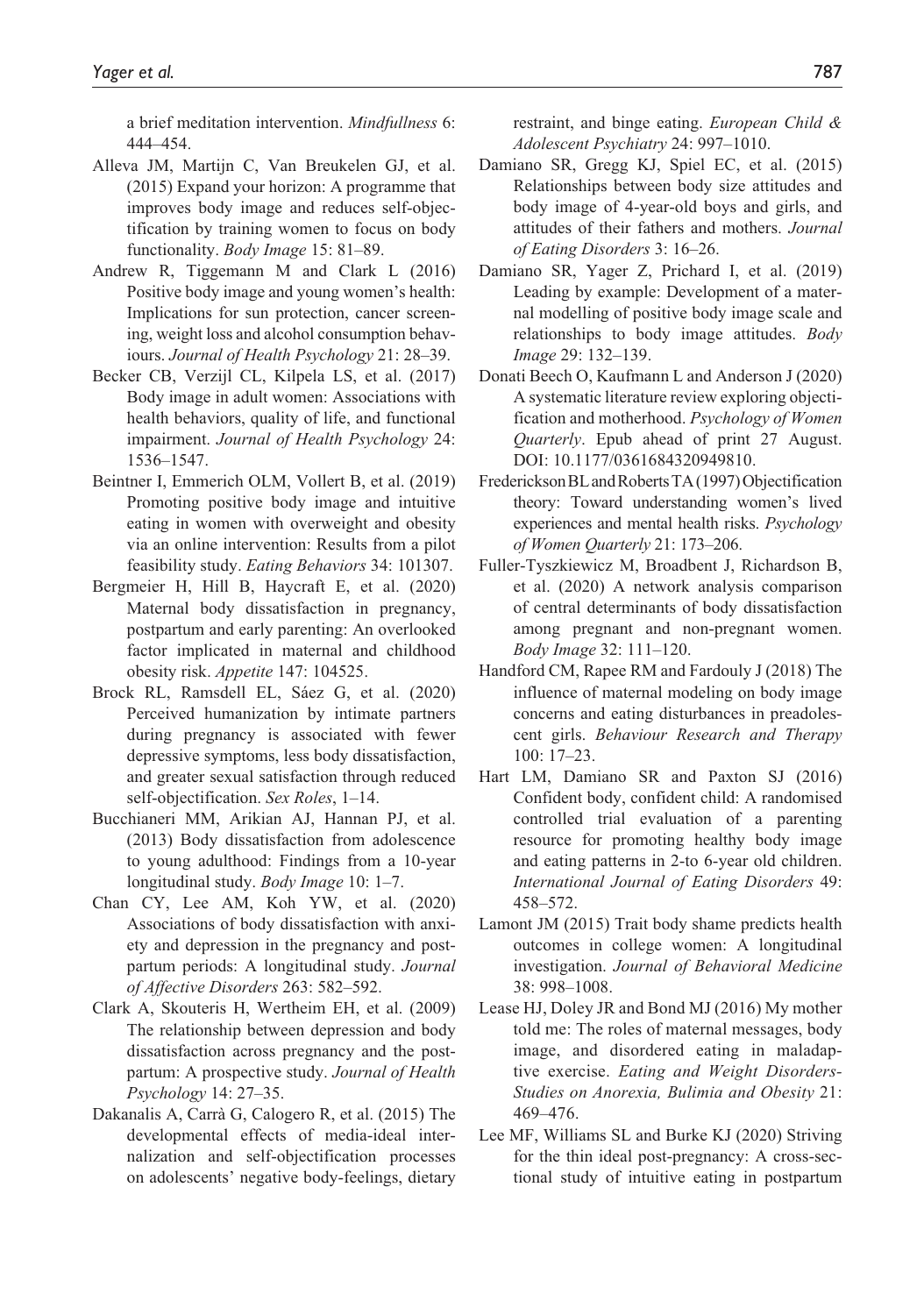women. *Journal of Reproductive and Infant Psychology* 38: 127–138.

- Lovering ME, Rodgers RF, George JE, et al. (2018) Exploring the tripartite influence model of body dissatisfaction in postpartum women. *Body Image* 24: 44–54.
- McBride HL, Kwee JL and Buchanan MJ (2017) Women's healthy body image and the mother-daughter dyad. *Canadian Journal of Counselling and Psychotherapy* 51(2): 97–113.
- McKinley NM (1998) Gender differences in undergraduates' body esteem: The mediating effect of objectified body consciousness and actual/ ideal weight discrepancy. *Sex Roles: A Journal of Research* 39: 113–124.
- McKinley NM and Hyde JS (1996) The objectified body consciousness scale: Development and validation. *Psychology of Women Quarterly* 20: 181–215.
- Nayir T, Uskun E, Yürekli MV, et al. (2016) Does body image affect quality of life?: A population based study. *PLoS ONE* 11: e0163290.
- Neumark-Sztainer D, Paxton S, Hannan PJ, et al. (2006) Does body satisfaction matter? Fiveyear longitudinal associations between body satisfaction and health behaviors in adolescent females and males. *Journal of Adolescent Health* 39: 244–251.
- Noll SM and Fredrickson BL (1998) A mediational model linking self-objectification, body shame, and disordered eating. *Psychology of Women Quarterly* 22: 623–636.
- Pila E, Sabiston CM, Brunet J, et al. (2015) Do bodyrelated shame and guilt mediate the association between weight status and self-esteem? *Journal of Health Psychology* 20: 659–669.
- Quittkat HL, Hartmann AS, Dusing R, et al. (2019) Body dissatisfaction, importance of appearance, and body appreciation in men and women over the lifespan. *Frontiers in Psychiatry* 10: 864.
- Rallis S, Skouteris H, Wertheim EH, et al. (2007) Predictors of body image during the first year postpartum: A prospective study. *Women & Health* 45: 87–104.
- Raphael D (1973) *The Tender Gift: Breastfeeding*. New York: Schocken.
- Raspovic A, Prichard I, Yager Z, et al. (2020) Mothers' experiences of the relationship between body image and exercise, 0-5 years postpartum: A qualitative study. *Body Image* 35: 41–52.
- Riquin E, Lamas C, Nicolas I, et al. (2019) A key for perinatal depression early diagnosis: The body

dissatisfaction. *Journal of Affective Disorders* 245: 340–347.

- Robbins A-R and Reissing ED (2018) Appearance dissatisfaction, body appreciation, and sexual health in women across adulthood. *Archives of Sexual Behavior* 47: 703–714.
- Rodin J, Silberstein LP and Striegel-Moore RH (1985) Women and weight: A normative discontent. In: Sondregger TB (ed.) *Psychology and Gender*. Lincoln, NE: University of Nebraska Press, 267–307.
- Rosenbaum DL, Gillen MM and Markey CH (2020) "Feeling let down: An investigation of breastfeeding expectations, appreciation of body functionality, self-compassion, and depression symptoms. *Appetite* 154: 104756.
- Runfola CD, Von Hoile A, Trace SE, et al. (2013) Body dissatisfaction in women across the lifespan: Results of the UNC-SELF and gender and body image (GABI) studies. *European Eating Disorder Review* 21: 52–59.
- Saguy AC, Frederick D and Gruys K (2014) Reporting risk, producing prejudice: How news reporting on obesity shapes attitudes about health risk, policy, and prejudice. *Social Science & Medicine* 111: 125–133.
- Sanchez DT and Broccoli TL (2008) The romance of self-objectification: Does priming romantic relationships induce states of self-objectification among women? *Sex Roles* 59: 545–554.
- Seekis V, Bradley GL and Duffy AL (2020) Does a Facebook-enhanced mindful self-compassion intervention improve body image? An evaluation study. *Body Image* 34: 259–269.
- Spiel E, Paxton S and Yager Z (2012) Weight attitudes in 3- to 5-year-old children: Age differences and cross-sectional predictors. *Body Image* 9: 524–527.
- Stice E and Agras WS (1998) Predicting onset and cessation of bulimic behaviours during adolescence: A longitudinal grouping analysis. *Behaviour Therapy* 29: 257–276.
- Taylor-Kabbaz A (2019) What is matrescence. Available at: [https://www.amytaylorkabbaz.](https://www.amytaylorkabbaz.com/whatismatrescence) [com/whatismatrescence](https://www.amytaylorkabbaz.com/whatismatrescence)
- Tiggemann M (2004) Body image across the adult life span: Stability and change. *Body Image* 1: 29–41.
- Tiggemann M (2011) Mental health risks of selfobjectification: A review of the empirical evidence for disordered eating, depressed mood, and sexual dysfunction. In: Calogero